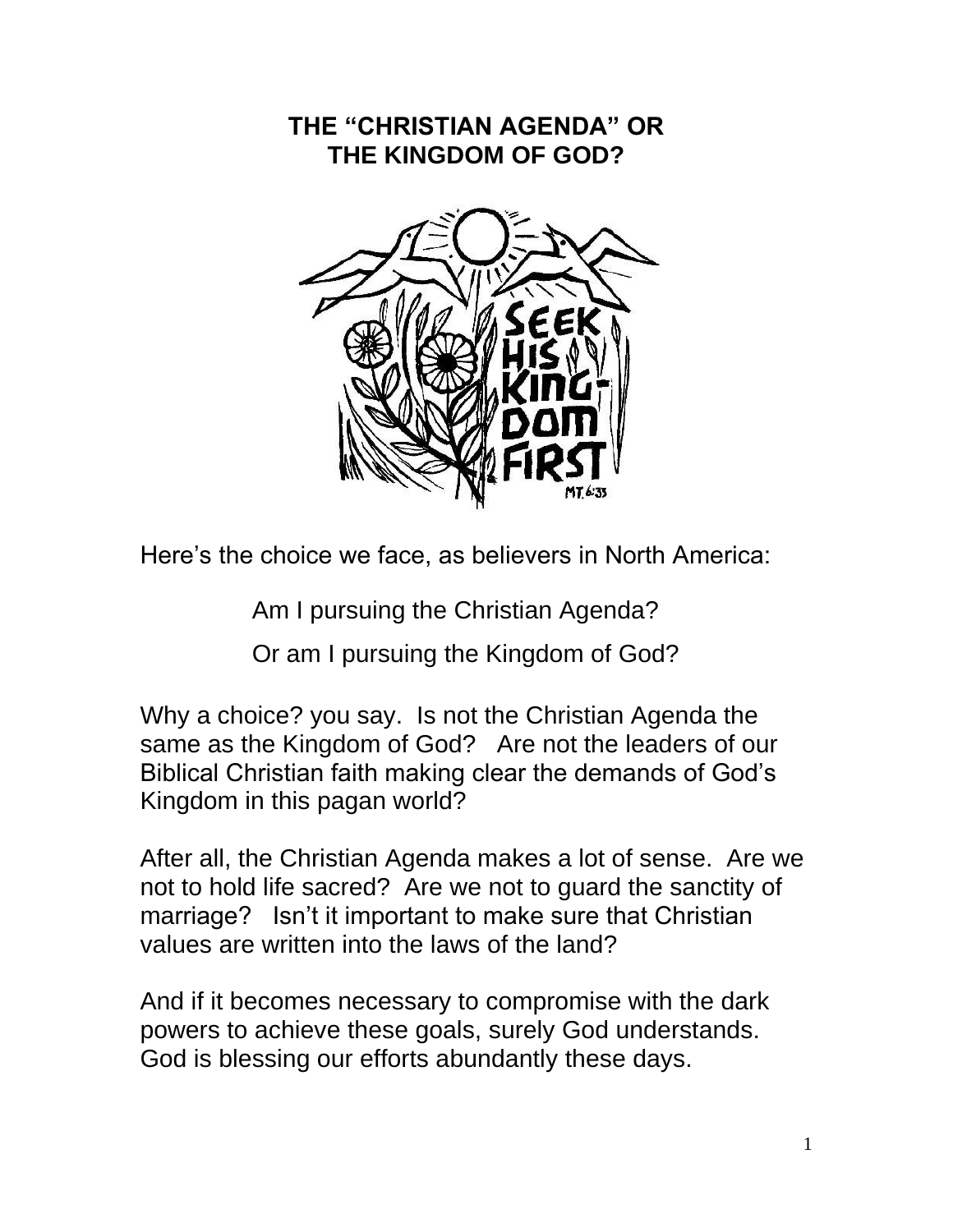Christian values are on the rise in Washington and across the continent. True, there is a resurgence of "faith" in many places. Huge assemblies of believers are popping up in cities from coast to coast. Christian TV and radio and publishing are thriving. The Christian Agenda is having an impact.

*But does the Christian Agenda manifest the Kingdom of God?* 

*Does it truly reflect the gospel of Jesus?*

*Is it producing men and women who are crucified with Christ? Dead to themselves and alive to the Father's will?*

### **WHERE THE CHRISTIAN AGENDA AND THE KINGDOM OF GOD PART WAYS**

### *Power*

It all comes down to power. What kind of power drives us? What kind of power do we rely on, as we make our way through this troubled world?

There are only two kinds of power, as far as the Kingdom of God is concerned: the power of this world, and the power of the cross. According to scripture, the power of this world-- money, the sword, political influence, etc--- is spiritually tainted, because it thrives on deceit. And we know where deceit comes from.

The power of the cross, by contrast, never deceives, is always true. The power of the cross pierces the darkness of this world with Light.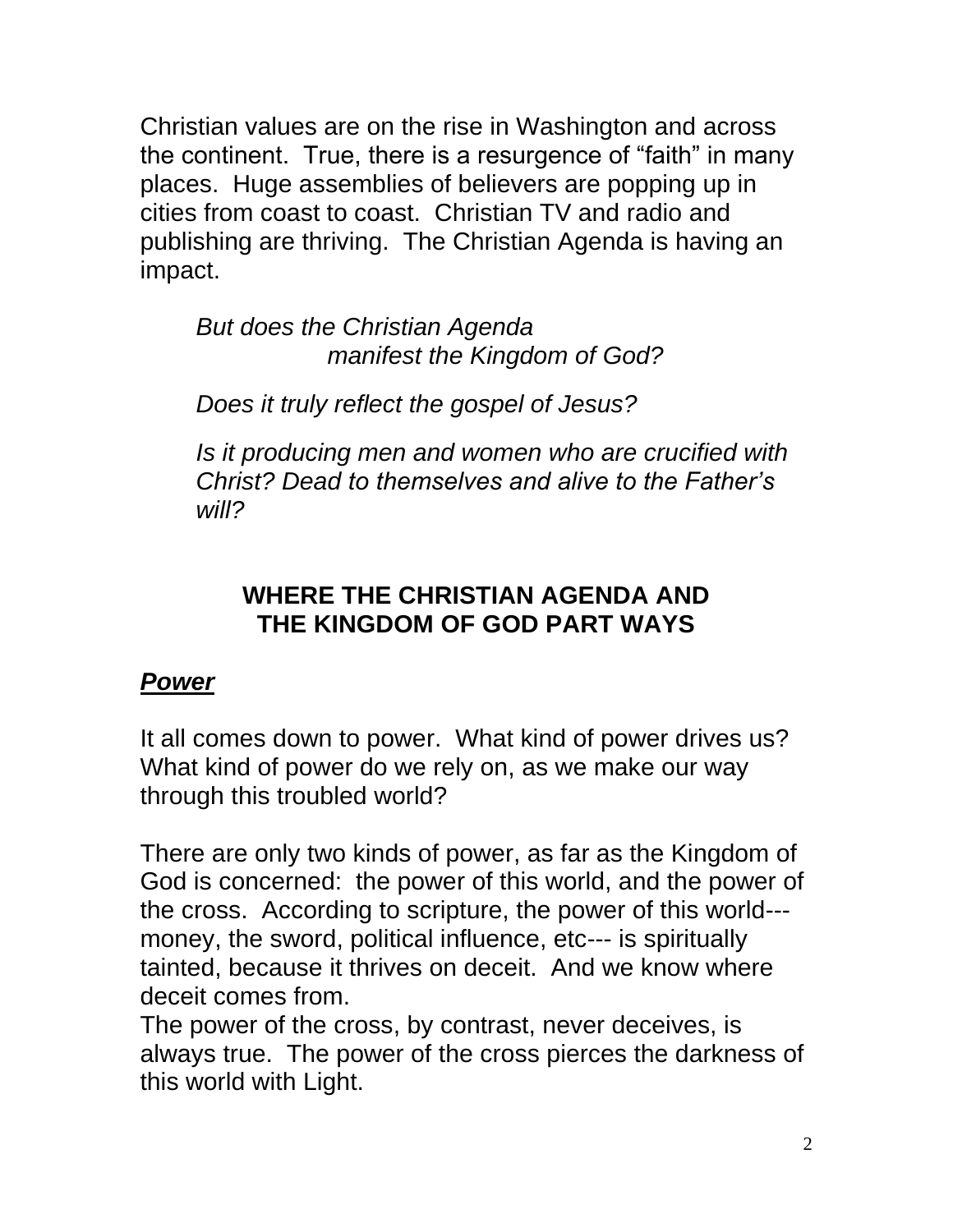Jesus kept his distance from the powers of this world, as he spread the gospel of the Kingdom. Again and again Jesus ignored this world's movers and shakers. When they tried to get Jesus to flee from Herod's sword, he defied the threat and called Herod a fox. When they sought to trap Jesus into a conflict with Caesar, he replied, "Give Caesar what is Caesar's and God what is God's."

Yet, wrapped in apparent weakness, Jesus exercised unspeakable power. The Spirit of God moved through his hands to heal the sick, open blind eyes, set captive minds free from demonic oppression. By this power Jesus forgave sinners and raised the dead. And this power, the power of the cross, flowing through the Holy Spirit, was the only gift Jesus passed on to his followers, as he returned to the Father.

But here's a truth that professing Christians have overlooked down through the centuries: *the power of the cross never allies itself with the power of this world.* The power of the cross spurns political influence, rejects those short-cuts to success which Satan relentlessly offers us. Jesus never turns to Caesar or Herod or Wall Street to help his cause. He solved that issue in his wilderness temptation once-andfor-all.

*You shall worship the Lord your God, and him only shall you serve.*

*Money*

The Cannot Serve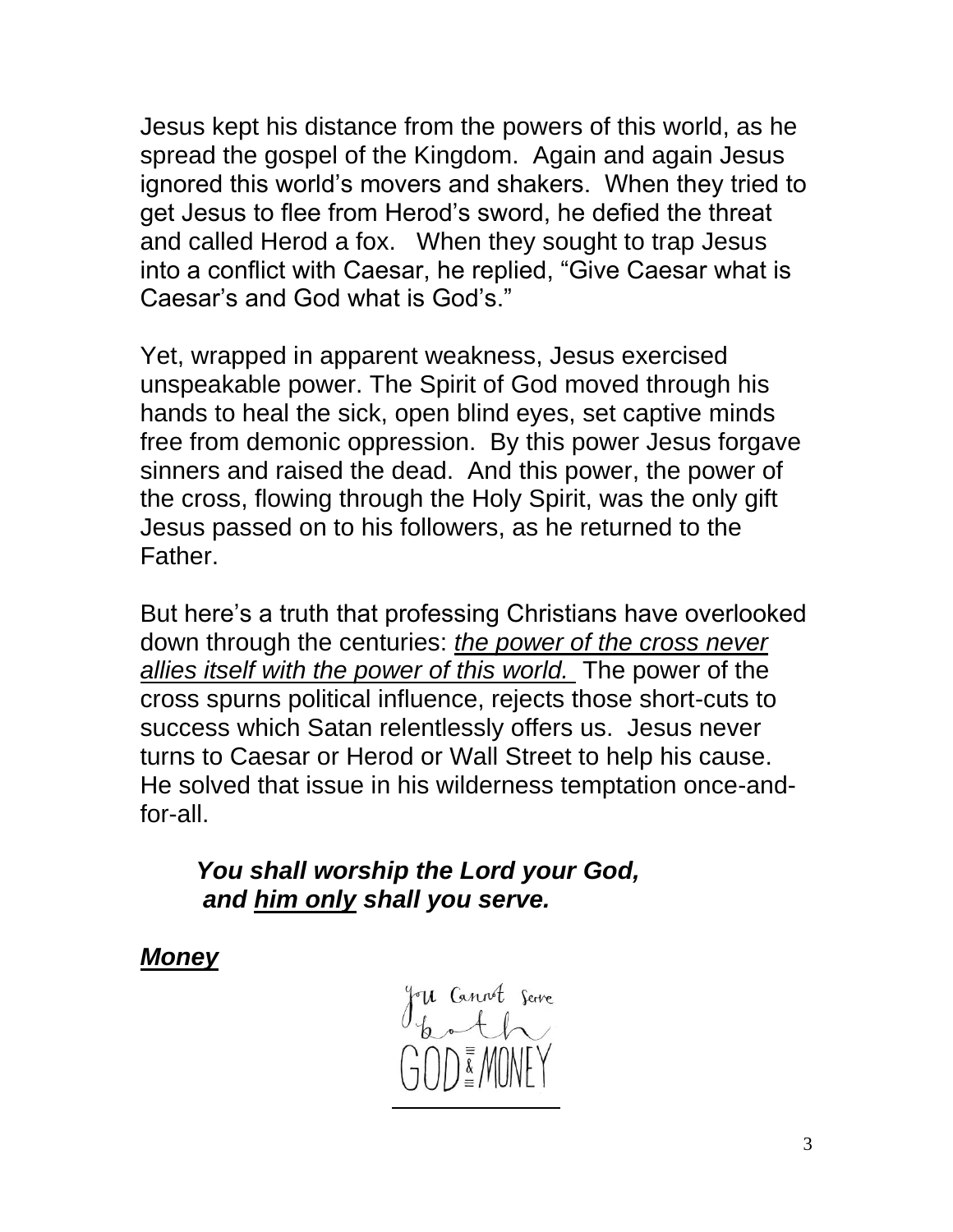Can you picture Jesus standing before those multitudes appealing for funds? Do we ever hear him promising prosperity to those who give him their "seed money"? Did he ever send his disciple out to "raise support for the work"?

Jesus and the disciples had to buy food, pay for lodging, give financial help to the needy along the way. But we never hear him asking for money. Jesus practiced what he preached.

#### *"Seek first the Kingdom of God and his righteousness, and all these things shall be yours as well."*

Jesus did not ignore money. In fact, Jesus insists that we are to be faithful to God in the way we use money.

### *"If you have not been found faithful in the unrighteous mammon, who will entrust to you the true riches?"*

Money was Jesus' servant; never his master. Nor was money ever the source of a moment's anxiety.

By comparison, the Christian Agenda is all too often advanced and sustained by money. Money becomes the Master, while we pay lip service to God.

"If we had more money, we could do more good." Hence the constant fund-raising, making money the engine that keeps the work going. So how does all this square with the Master's warning?

# **"***You cannot serve God and Mammon."*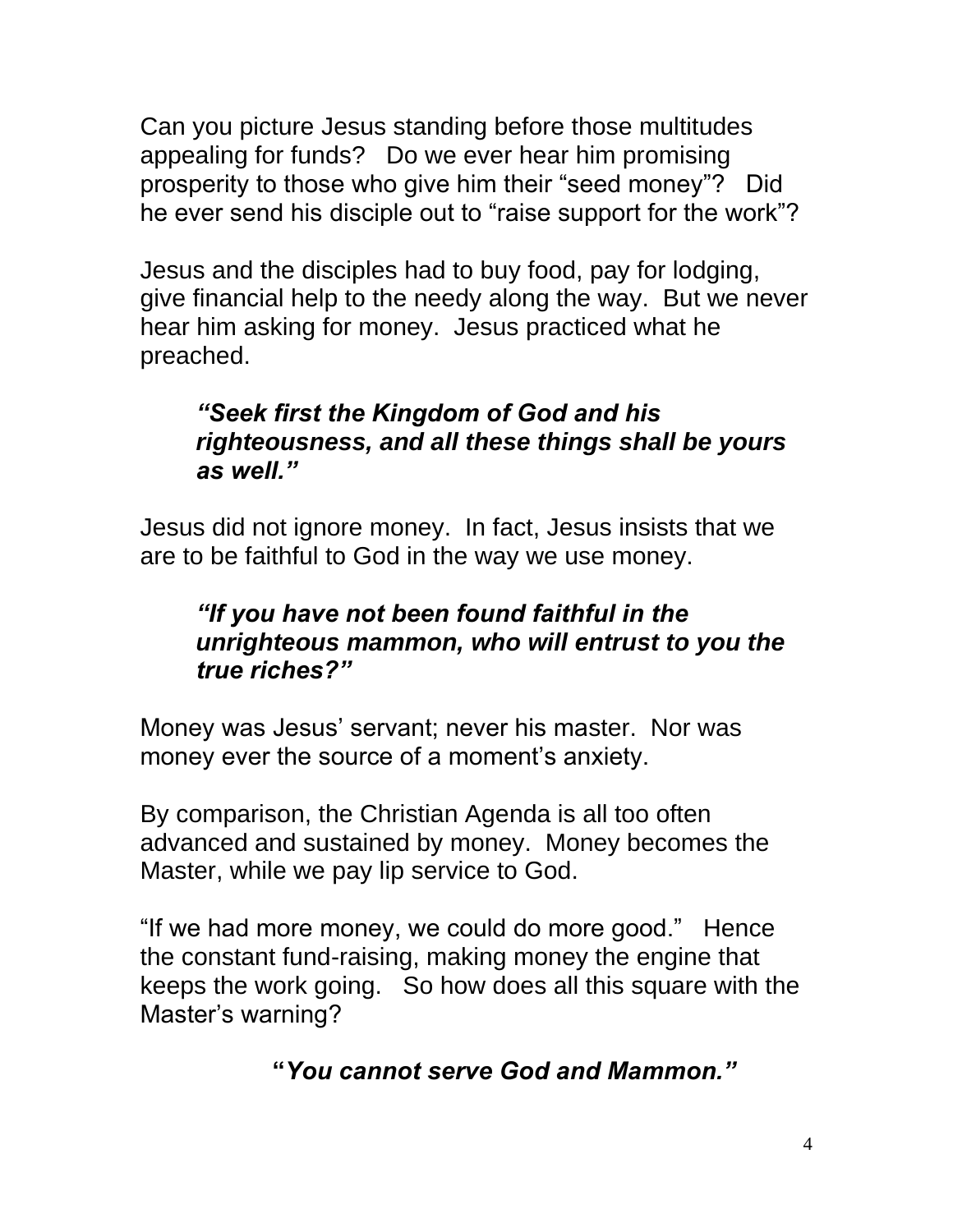# *Celebrity Leadership*

Does our Christian Agenda come from Jesus? Or has this agenda been created by the celebrity leadership of the Christian world in North America?

A handful of high-profile leaders in the Christian world wield overwhelming influence over the minds of millions of believers. We listen and conform because these leaders are, after all, highly respected. Why shouldn't we listen and conform?

But our Lord counsels us to beware--- and think! He holds us accountable when we allow our faith to be molded by Christian leaders with an agenda—an agenda which clearly deviates from our Lord's gospel of the Kingdom.

# **"***You shall know them by their fruits."*

# *Hierarchy*

The Lord Jesus commands us to avoid hierarchies and titles.

*But you are not to be called rabbi, for you have one teacher, and you are all brethren. And call no man your father on earth, for you have one Father, who is in heaven. Neither be called masters, for you have one master, the Christ. He who is greatest among you shall be your servant; whoever exalts himself will be humbled, and whoever humbles himself will be exalted.*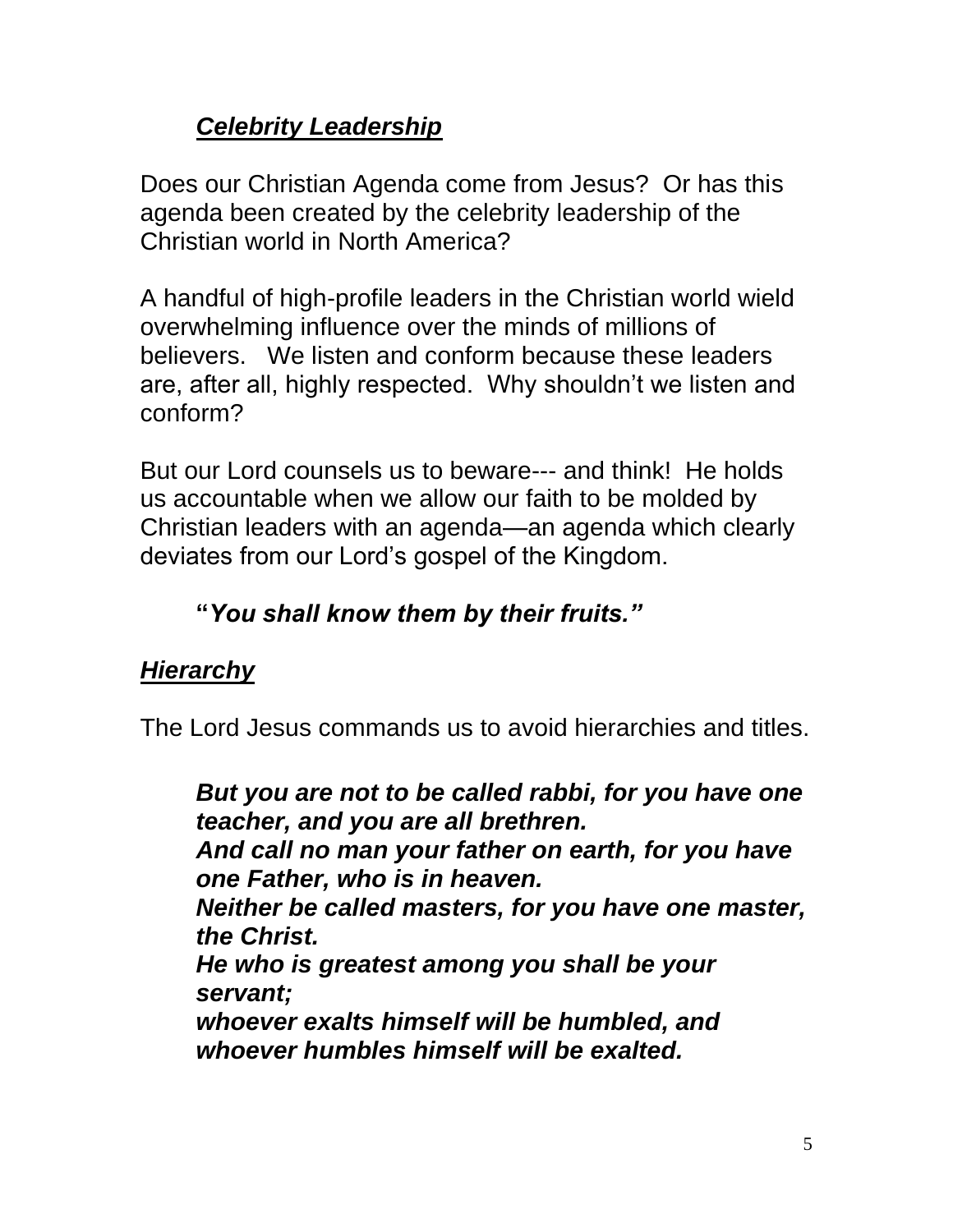Never mind the fact that for centuries and centuries our churches have been controlled by hierarchies. Even churches which claim to be free of clergy have often slipped into some form of top-down control.

But the Kingdom of God can only function with power from heaven when the " CEO and board of directors" mentality gives way to a lowly servant-leadership. Our Lord repeated this truth again and again, yet it has been largely ignored.

# *The Kingdom*

### *"The time is fulfilled; the kingdom of God is at hand! Repent, and believe the good news!"*

From the day Jesus stepped out of the wilderness and spoke those words, he never deviated from his one focus: The Kingdom of God. All his parables, all his teachings were one relentless call to leave this world and its ways behind, and enter God's Kingdom.

God's Kingdom, God's World, where God's will is done as it is done in heaven. Where Truth conquers lies, where Resurrection Life conquers death, where the Lamb's blood conquers sin.

The Kingdom is not a set of doctrines we subscribe to. The Kingdom is not a tightly controlled organization with headquarters in Brooklyn, New York. The Kingdom is a life we live under the power of the cross. And this life is made clear, and made possible by only one person: our Lord Jesus. The Kingdom belongs to God alone.